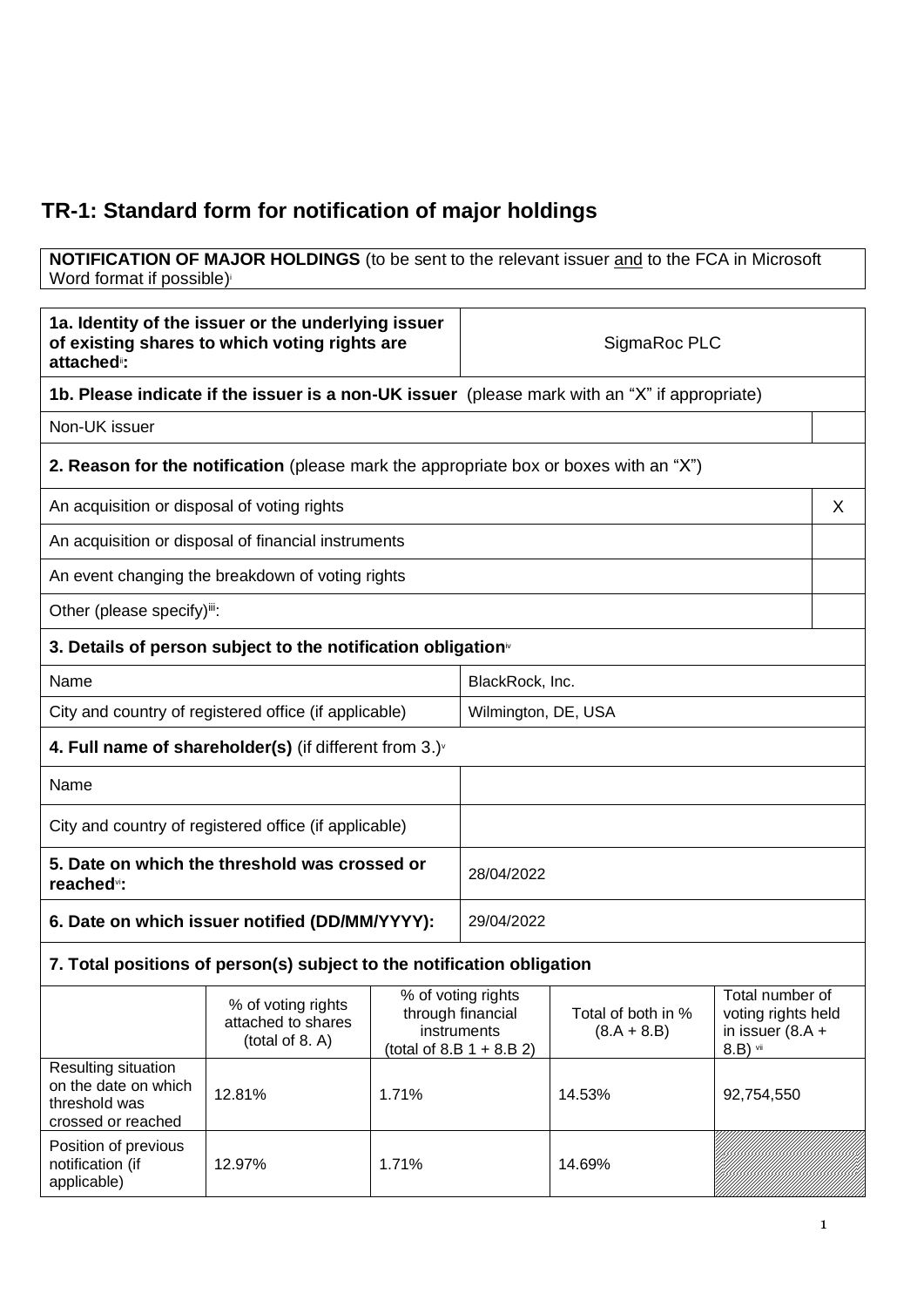## **8. Notified details of the resulting situation on the date on which the threshold was crossed or reached**viii

### **A: Voting rights attached to shares**

| Class/type of<br>shares<br>ISIN code (if possible) | Number of voting rights <sup>ix</sup> |                               | % of voting rights        |                               |
|----------------------------------------------------|---------------------------------------|-------------------------------|---------------------------|-------------------------------|
|                                                    | <b>Direct</b><br>(DTR5.1)             | <b>Indirect</b><br>(DTR5.2.1) | <b>Direct</b><br>(DTR5.1) | <b>Indirect</b><br>(DTR5.2.1) |
| GB00BYX5K988                                       |                                       | 81,791,012                    |                           | 12.81%                        |
|                                                    |                                       |                               |                           |                               |
|                                                    |                                       |                               |                           |                               |
| <b>SUBTOTAL 8. A</b>                               | 81,791,012                            |                               | 12.81%                    |                               |

| B 1: Financial Instruments according to (DTR5.3.1.1 (a) |                                      |                                         |                                                                                                        |                    |
|---------------------------------------------------------|--------------------------------------|-----------------------------------------|--------------------------------------------------------------------------------------------------------|--------------------|
| <b>Type of financial</b><br>instrument                  | <b>Expiration</b><br>$date^{\times}$ | Exercise/<br><b>Conversion Periodxi</b> | <b>Number of voting rights</b><br>that may be acquired if<br>the instrument is<br>exercised/converted. | % of voting rights |
|                                                         |                                      |                                         |                                                                                                        |                    |
|                                                         |                                      |                                         |                                                                                                        |                    |
|                                                         |                                      |                                         |                                                                                                        |                    |
|                                                         |                                      | <b>SUBTOTAL 8. B 1</b>                  |                                                                                                        |                    |

| B 2: Financial Instruments with similar economic effect according to (DTR5.3.1.1 (b) |                                      |                                             |                                                                |                            |                    |
|--------------------------------------------------------------------------------------|--------------------------------------|---------------------------------------------|----------------------------------------------------------------|----------------------------|--------------------|
| <b>Type of financial</b><br>instrument                                               | <b>Expiration</b><br>$date^{\times}$ | Exercise/<br><b>Conversion</b><br>Period xi | <b>Physical or</b><br>cash<br><b>settlement</b> <sup>xii</sup> | Number of<br>voting rights | % of voting rights |
| <b>CFD</b>                                                                           |                                      |                                             | Cash                                                           | 10,963,538                 | 1.71%              |
|                                                                                      |                                      |                                             |                                                                |                            |                    |
|                                                                                      |                                      |                                             |                                                                |                            |                    |
|                                                                                      |                                      |                                             | <b>SUBTOTAL</b><br>8.B.2                                       | 10,963,538                 | 1.71%              |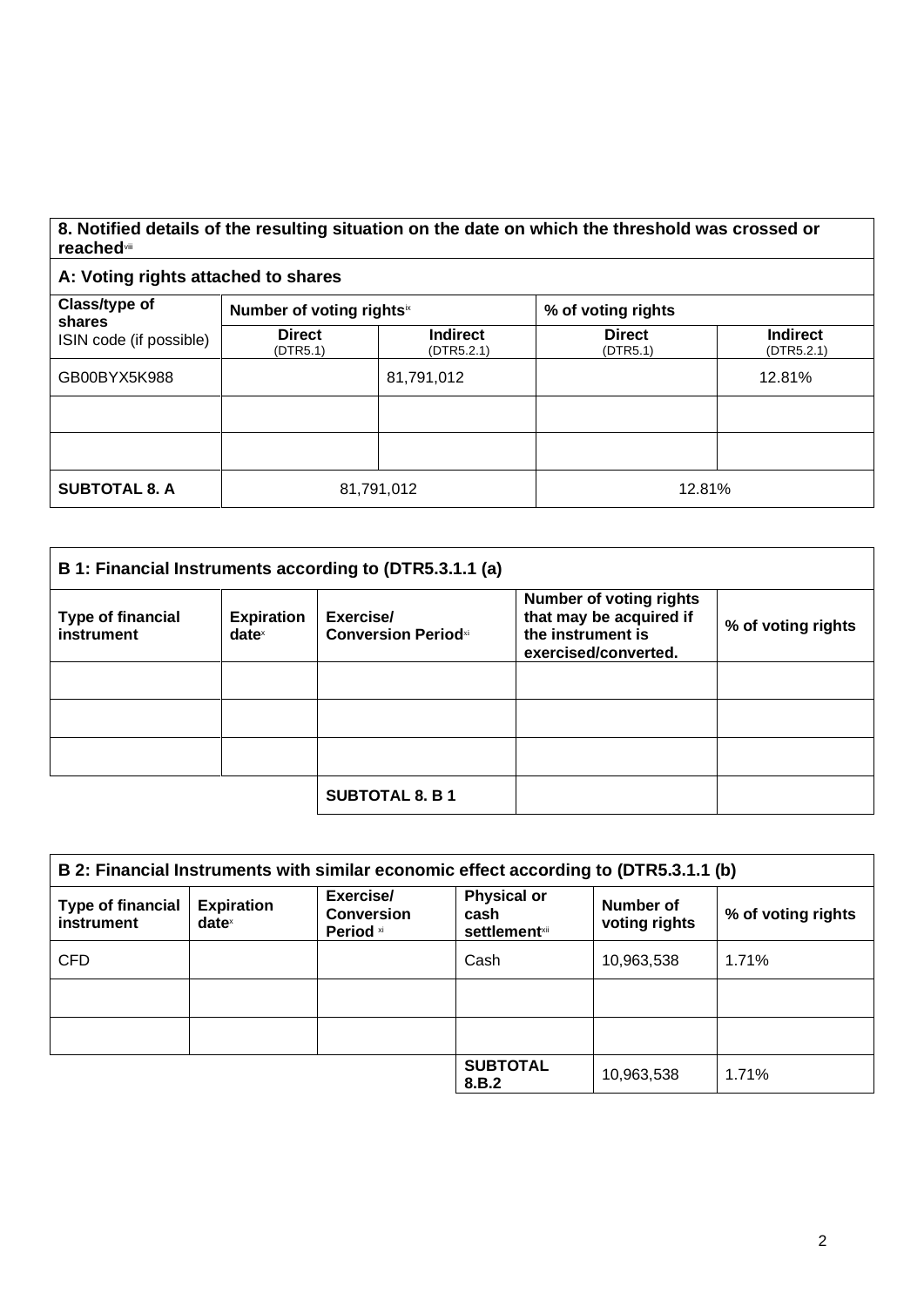| 9. Information in relation to the person subject to the notification obligation (please mark the<br>applicable box with an "X")                                                                                                                                  |                                                                                     |                                                                                                                         |                                                                                |   |
|------------------------------------------------------------------------------------------------------------------------------------------------------------------------------------------------------------------------------------------------------------------|-------------------------------------------------------------------------------------|-------------------------------------------------------------------------------------------------------------------------|--------------------------------------------------------------------------------|---|
| Person subject to the notification obligation is not controlled by any natural person or legal entity and does not<br>control any other undertaking(s) holding directly or indirectly an interest in the (underlying) issuerxili                                 |                                                                                     |                                                                                                                         |                                                                                |   |
| Full chain of controlled undertakings through which the voting rights and/or the<br>financial instruments are effectively held starting with the ultimate controlling natural person or legal entity <sup>xiv</sup><br>(please add additional rows as necessary) |                                                                                     |                                                                                                                         |                                                                                | X |
| <b>Name</b> xv                                                                                                                                                                                                                                                   | % of voting rights<br>if it equals or is<br>higher than the<br>notifiable threshold | % of voting rights<br>through financial<br>instruments if it<br>equals or is higher<br>than the notifiable<br>threshold | Total of both if it<br>equals or is higher<br>than the notifiable<br>threshold |   |
| BlackRock, Inc.                                                                                                                                                                                                                                                  |                                                                                     |                                                                                                                         |                                                                                |   |
| BlackRock Holdco 2, Inc.                                                                                                                                                                                                                                         |                                                                                     |                                                                                                                         |                                                                                |   |
| <b>BlackRock Financial Management,</b><br>Inc.                                                                                                                                                                                                                   |                                                                                     |                                                                                                                         |                                                                                |   |
| <b>BlackRock International Holdings,</b><br>Inc.                                                                                                                                                                                                                 |                                                                                     |                                                                                                                         |                                                                                |   |
| <b>BR Jersey International Holdings</b><br>L.P.                                                                                                                                                                                                                  |                                                                                     |                                                                                                                         |                                                                                |   |
| BlackRock Holdco 3, LLC                                                                                                                                                                                                                                          |                                                                                     |                                                                                                                         |                                                                                |   |
| BlackRock Cayman 1 LP                                                                                                                                                                                                                                            |                                                                                     |                                                                                                                         |                                                                                |   |
| <b>BlackRock Cayman West Bay</b><br><b>Finco Limited</b>                                                                                                                                                                                                         |                                                                                     |                                                                                                                         |                                                                                |   |
| <b>BlackRock Cayman West Bay IV</b><br>Limited                                                                                                                                                                                                                   |                                                                                     |                                                                                                                         |                                                                                |   |
| <b>BlackRock Group Limited</b>                                                                                                                                                                                                                                   |                                                                                     |                                                                                                                         |                                                                                |   |
| <b>BlackRock Finance Europe Limited</b>                                                                                                                                                                                                                          |                                                                                     |                                                                                                                         |                                                                                |   |
| <b>BlackRock Investment</b><br>Management (UK) Limited                                                                                                                                                                                                           | 12.26%                                                                              | 1.71%                                                                                                                   | 13.98%                                                                         |   |
|                                                                                                                                                                                                                                                                  |                                                                                     |                                                                                                                         |                                                                                |   |
| BlackRock, Inc.                                                                                                                                                                                                                                                  |                                                                                     |                                                                                                                         |                                                                                |   |
| BlackRock Holdco 2, Inc.                                                                                                                                                                                                                                         |                                                                                     |                                                                                                                         |                                                                                |   |
| <b>BlackRock Financial Management,</b><br>Inc.                                                                                                                                                                                                                   |                                                                                     |                                                                                                                         |                                                                                |   |
| <b>BlackRock International Holdings,</b><br>Inc.                                                                                                                                                                                                                 |                                                                                     |                                                                                                                         |                                                                                |   |
| <b>BR Jersey International Holdings</b><br>L.P.                                                                                                                                                                                                                  |                                                                                     |                                                                                                                         |                                                                                |   |
| BlackRock Holdco 3, LLC                                                                                                                                                                                                                                          |                                                                                     |                                                                                                                         |                                                                                |   |
| BlackRock Cayman 1 LP                                                                                                                                                                                                                                            |                                                                                     |                                                                                                                         |                                                                                |   |